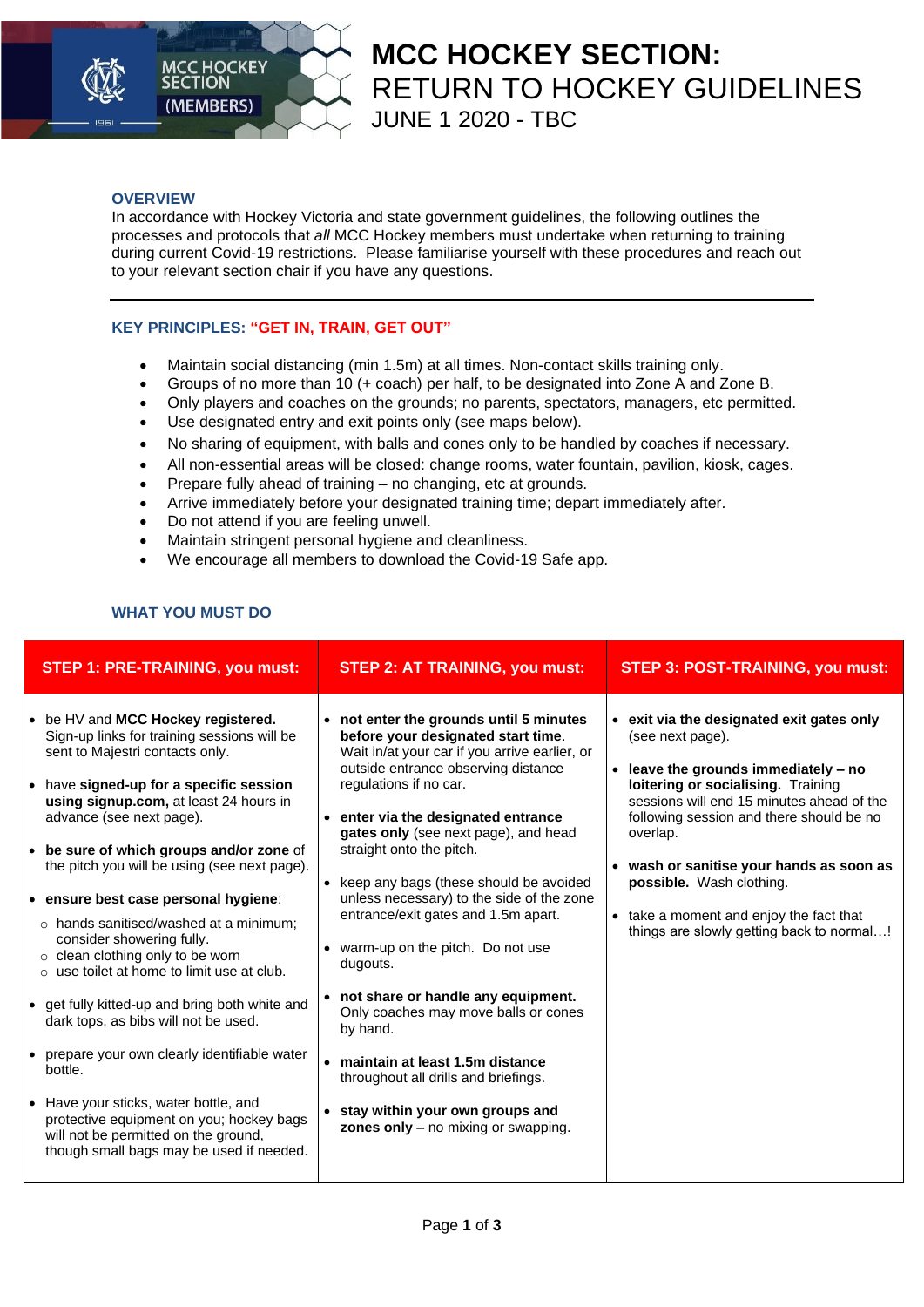

# **MCC HOCKEY SECTION:**  RETURN TO HOCKEY GUIDELINES JUNE 1 2020 - TBC

#### **HOW TO USE SIGNUP.COM**

Every hockey club in Victoria providing training under current restrictions is required to keep an attendance register for all sessions, allowing for appropriate information to be shared with relevant authorities should any covid cases be linked with our facilities. MCC Hockey will be using signup.com for this, with the process as follows:

- All registered players will be sent a signup.com link.
- Specific sessions contain **date, time and Zone/Group information make sure you know these.**
- Sign-up for your designated session with required personal information. This must be done no later than 24 hours ahead of your designated session.
- Registrations will be cross-referenced for actual attendance. Given strict recording required and number limitations here, if you cannot make a session you have signed up for, you must remove yourself from the registered list. This can be done easily through Signup also.

### **ENTRANCE & EXIT GATES**